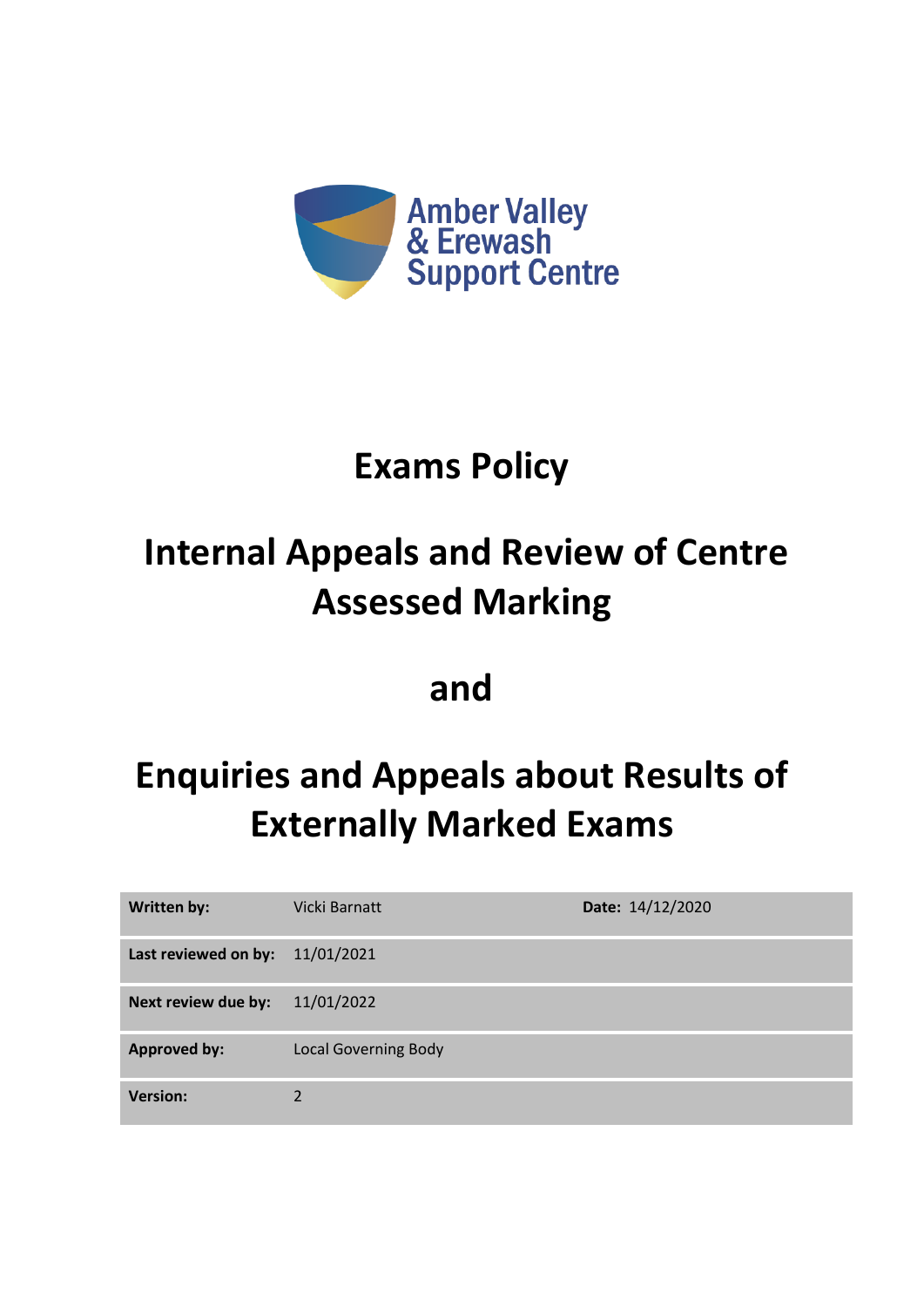Amber Valley & Erewash Support Centre (AVESC) is committed to ensuring that whenever its staff mark candidates' work this is done fairly, consistently and in accordance with the awarding body's specification and subject-specific associated documents.

Candidates' work will be marked by staff who have appropriate knowledge, understanding and skill, and who have been trained in this activity. AVESC is committed to ensuring that work produced by candidates is authenticated in line with the requirements of the awarding body. Where a number of subject teachers are involved in marking candidates' work, internal moderation and standardisation will ensure consistency of marking.

- 1. AVESC will ensure that candidates are informed of their centre assessed marks so that they may request a review of the centre's marking before marks are submitted to the awarding body.
- 2. AVESC will inform candidates that they may request copies of materials to assist them in considering whether to request a review of the centre's marking of the assessment.
- 3. AVESC will, having received a request for copies of materials, promptly make them available to the candidate.
- 4. AVESC will provide candidates with sufficient time in order to allow them to review copies of materials and reach a decision.
- 5. AVESC will provide a clear deadline for candidates to submit a request for a review of the centre's marking. Requests will not be accepted after this deadline. Requests **must** be made in writing.
- 6. AVESC will allow sufficient time for the review to be carried out, to make any necessary changes to marks and to inform the candidate of the outcome, all before the awarding body's deadline.
- 7. AVESC will ensure that the review of marking is carried out by an assessor who has appropriate competence, has had no previous involvement in the assessment of that candidate and has no personal interest in the review.
- 8. AVESC will instruct the reviewer to ensure that the candidate's mark is consistent with the standard set by the centre.
- 9. AVESC will inform the candidate in writing of the outcome of the review of the centre's marking.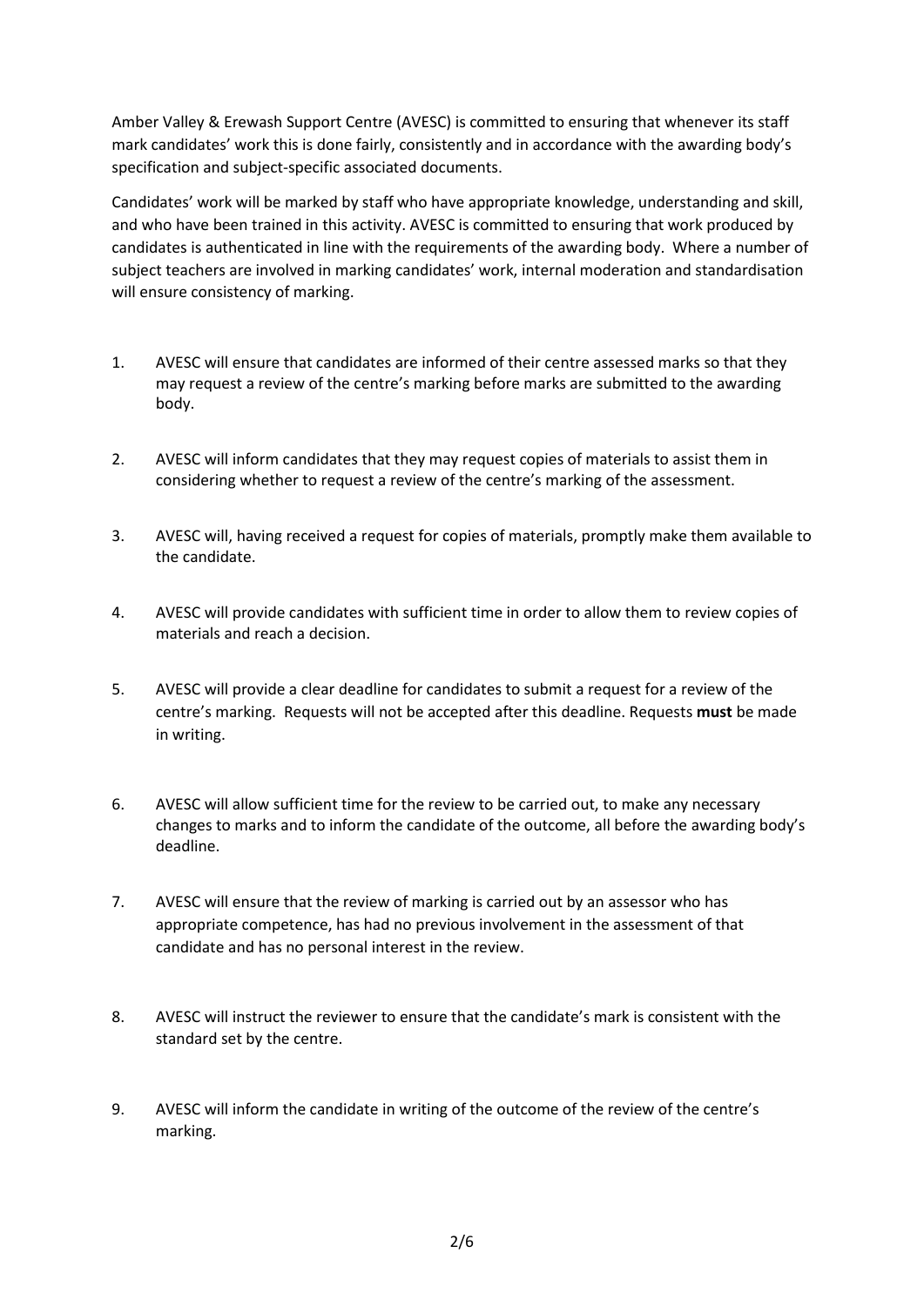10. The outcome of the review of the centre's marking will be made known to the Assistant Headteacher for that site. A written record of the review will be kept and made available to the awarding body upon request.

The moderation process carried out by the awarding bodies may result in a mark change, either upwards or downwards, even after an internal review. The internal review process is in place to ensure consistency of marking within the centre, whereas moderation by the awarding body ensures that centre marking is line with national standards. The mark submitted to the awarding body is subject to change and should therefore be considered provisional.

#### **Post Results Information**

The following information is designed to make you aware of the post results services which are available to you and the procedures involved. The fees and deadlines are set by the exam boards; deadlines cannot be extended.

#### **Enquiries About Results and Appeals**

Please note that following guidelines from Ofqual, who oversee the examinations process, only 'genuine' marking errors will be corrected and there will be no change to 'reasonable' marks. The following information explains what may happen following an enquiry about a result and any subsequent appeal.

If AVESC makes an enquiry about a result on your behalf, (review of original marking) and a subsequent appeal, for one of your examinations after your subject grade has been issued, there are three possible outcomes:

• Your original mark is lowered, so your final grade may be lower than the original grade you received.

- Your original mark is confirmed as correct, so there is no change to your grade.
- Your original mark is raised, so your final grade may be higher than the original grade you received.

In order to proceed with the enquiry about results, you must do the following: speak to the academy's exam officer and let them know what results service you would like. They will advise you on the costs and timescales involved. They may also advise you on the suitability of your enquiry and may suggest you take further advice from your subject teacher. If you still want to proceed with the enquiry you must sign the attached form and return it to the exams officer at least 2 working days before the published deadline for EORs. This tells us that you have understood what the outcome might be, and that you give your consent to the enquiry about results being made. You must also let the academy have the appropriate payment which will be refunded to you if your results enquiry leads to your grade going up. In some circumstances the academy may pay the fee for you. The academy will process your request within 2 working days of receipt of the completed form and payment where appropriate. On receipt of the outcome of the enquiry the academy's exams officer will contact you within 2 working days and ask you to collect it. If you are no longer a pupil with AVESC the result will be posted to your home address.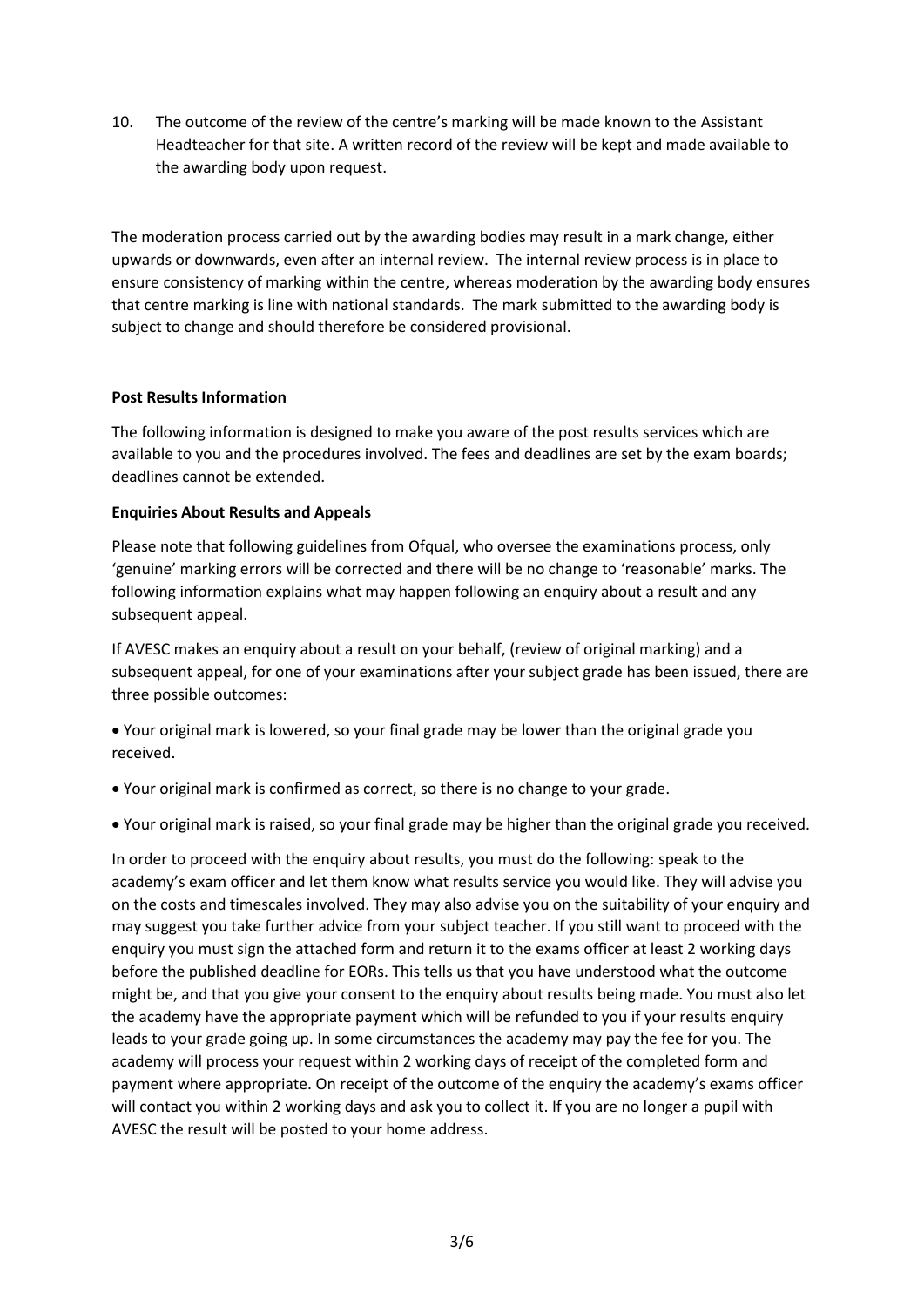#### **Appeals Procedure Following the Outcome of an EAR**

If after receiving the outcome of the enquiry the Assistant Headteacher is dissatisfied with the result an appeal may be made, at the academy's expense, and with your permission, within 7 days of receipt of the outcome. If the Assistant Headteacher is satisfied with the outcome but you disagree with the exam board's decision you can appeal in writing to the Assistant Headteacher within 5 working days of receipt. This will be considered by the head of subject teacher and the exams officer. You will be notified of the outcome in writing within 5 working days. You should bear in mind that the grounds for appeal relate to the awarding body's procedures or the application of these procedures in accordance with the JCQ regulations.

#### **Access to Scripts**

You can request an original copy or a photocopy of a GCSE exam script. Please be aware of the deadlines to request scripts, especially a photocopy, as they are very short. To make a request you will need to complete the attached form and pass it to the academy's exams officer who will process it within two working days or by the deadline; whichever is sooner. Scripts will be passed on to pupils two working days of your arrival on site or posted home if you are no longer a pupil with AVESC. Photocopied scripts should arrive on site promptly and therefore may be used to make a decision on whether to request an enquiry about results.

#### **Further Information (Fees and Deadlines)**

<https://www.aqa.org.uk/exams-administration/after-results/post-results>

[https://qualifications.pearson.com/en/support/support-topics/results-certification/post-results](https://qualifications.pearson.com/en/support/support-topics/results-certification/post-results-services.html)[services.html](https://qualifications.pearson.com/en/support/support-topics/results-certification/post-results-services.html)

<https://www.ocr.org.uk/administration/post-results/>

https://questionbank.wjec.co.uk/students/post-results-services/?language\_id=1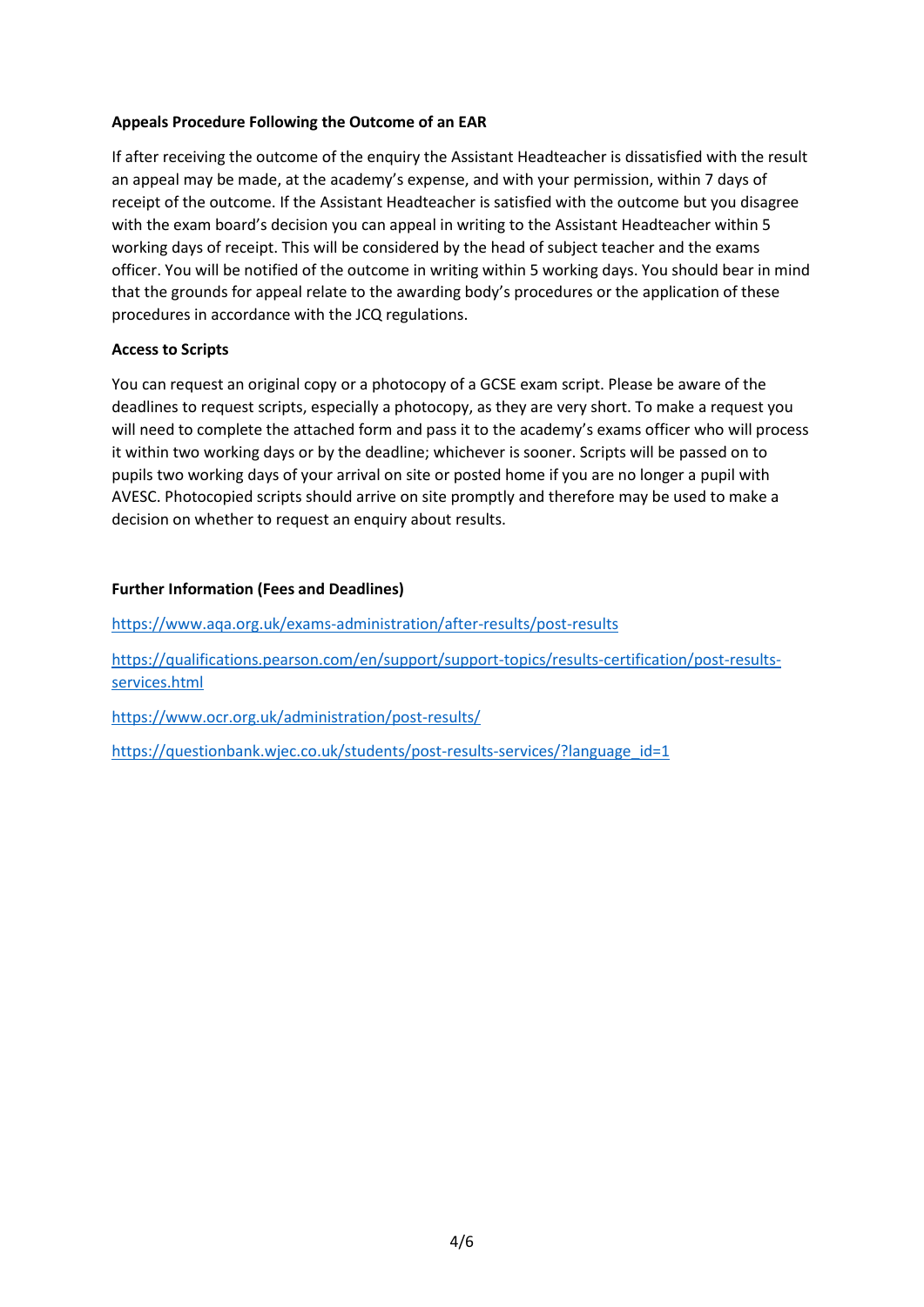#### CANDIDATE CONSENT FORM ENQUIRY ABOUT RESULTS

Centre Number

Centre Name Amber Valley & Erewash Support Centre

Candidate Number

Candidate Name

Details of enquiry (Awarding Body, Qualification level, Subject title, paper, unit)

I give my consent to the Assistant Headteacher of AVESC to make an enquiry about the result of the examination(s) listed above. In giving consent I understand that the final subject grade awarded to me following an enquiry about the result and any subsequent appeal may be lower than, higher than, or the same grade which was originally awarded for this subject.

Signed

Date